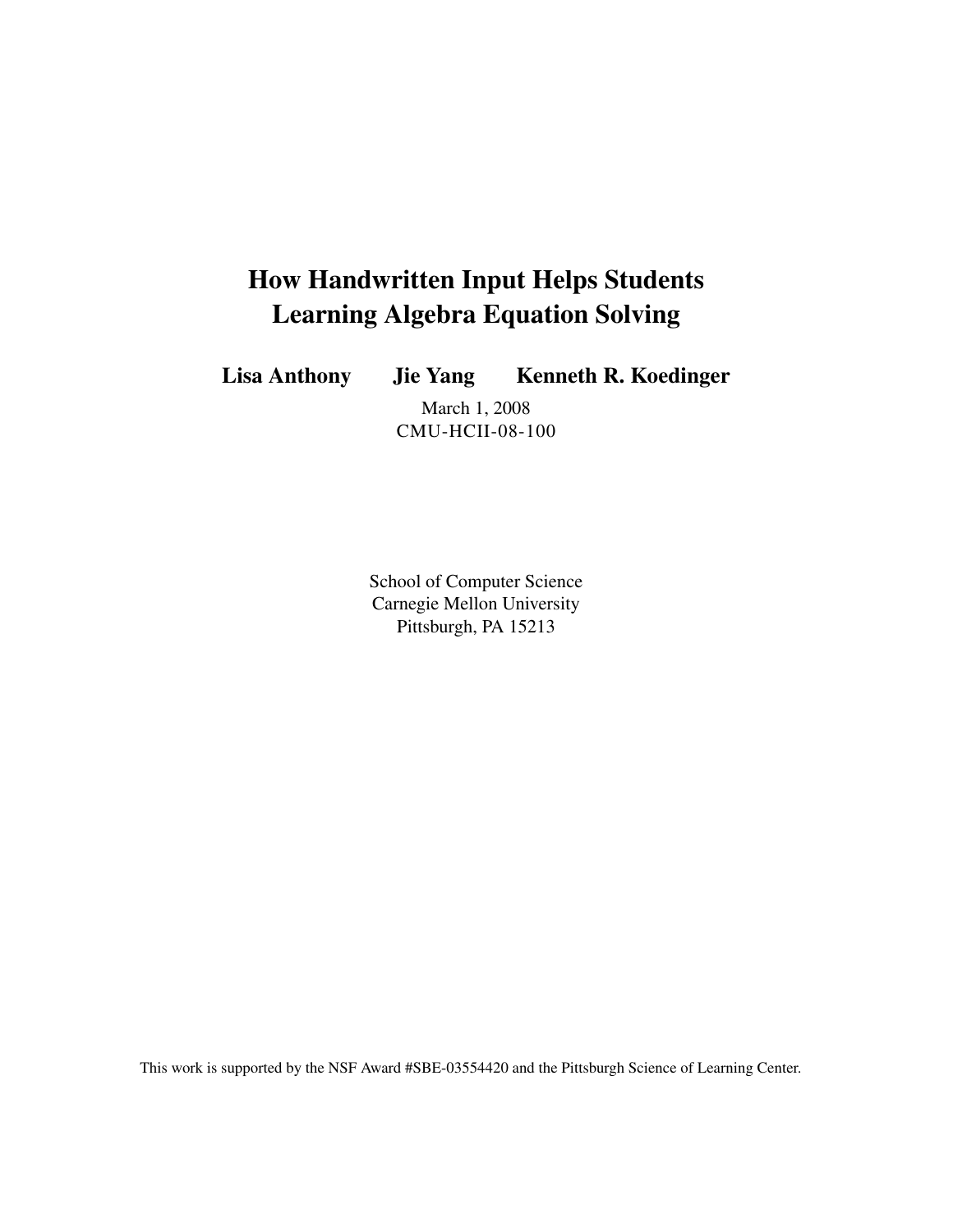Keywords: Math learning, handwriting input, intelligent tutoring systems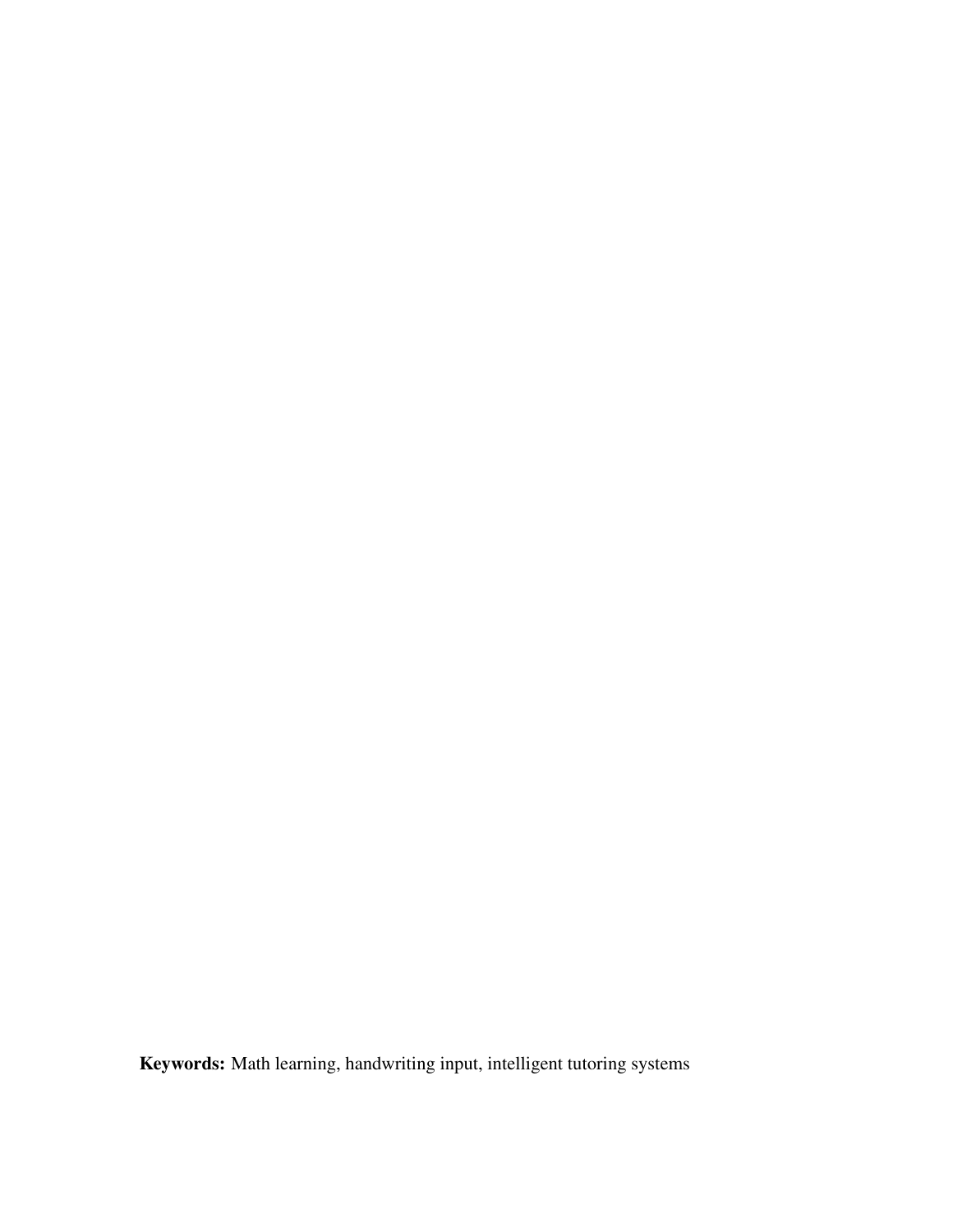#### Abstract

Building on past results establishing a benefit for using handwriting when entering mathematics on the computer, we hypothesize that handwriting as an input modality may be able to provide significant advantages over typing in the mathematics learning domain. The use of handwriting may result in decreased extraneous cognitive load on students, and it may provide better support for the two-dimensional spatial components of mathematics when compared to existing typing-based tools. It may also simply make for an easier transition to paper and speed up entry of mathematics, and thus free up more student time for learning. Here we report the results of a study in which middle and high school students used a software tutor for algebra equation solving with either typing or handwriting as the input modality. We found that the handwriting modality resulted in similar learning gains in much less time than the typing modality. We also found that students seem to experience a higher degree of transfer in the handwriting modality than in the typing modality based on performance during training. An implication of these results is that students could achieve farther goals in an intelligent tutoring system curriculum when they use handwriting interfaces *vs.* typing. Both of these results represent promising findings and encourage future exploration of the use of handwriting interfaces for mathematic instruction online.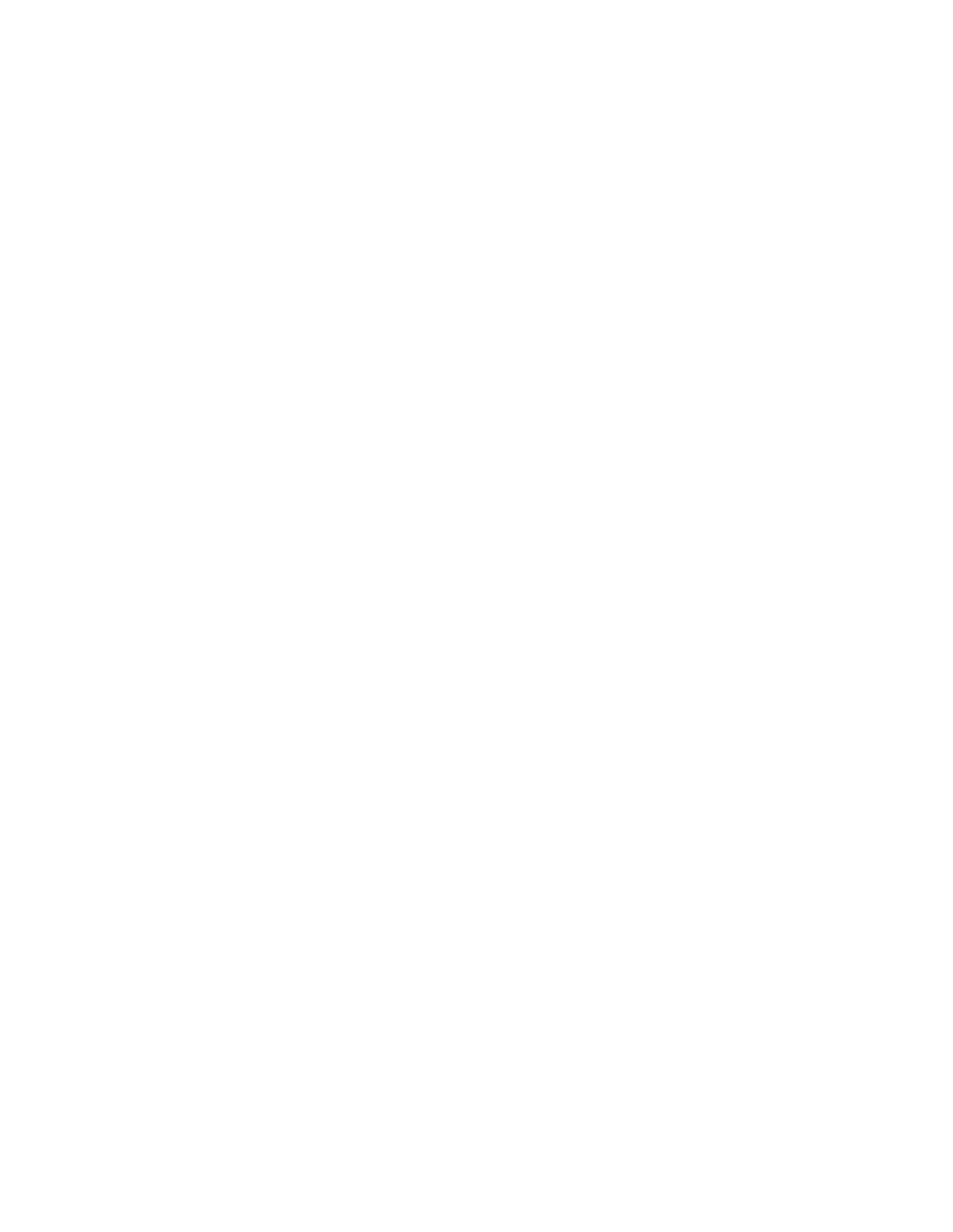### 1 Introduction

Many schools throughout the United States now incorporate computers as a regular part of classroom instruction [\[12\]](#page-13-0) and use intelligent tutoring systems as supplements to traditional classroom instruction. An intelligent tutoring system is educational software that can monitor the student as he/she works at his/her own pace, and tailor feedback, step-by-step hints, and even the curriculum to address the student's particular needs. This self-pacing provides an opportunity for teachers to give more individual attention to students that need it most.

Although intelligent tutors for math have improved with respect to pedagogical style and overall effectiveness over the last 15 years (*e.g.*, [\[3\]](#page-12-0)), their interfaces have remained more or less the same: keyboard-and-mouse windows-icons-menus-pointing (WIMP) interfaces. *Output* modality contrasts have been studied with respect to learning, including the use of animations, diagrams and talking heads (*e.g.*, [\[5\]](#page-12-1), [\[7\]](#page-12-2), but the literature has been silent on the effects of *input* modality on learning<sup>1</sup>. We believe that the input modality is extraneous to the problem-solving process. WIMP interfaces may impose extraneous cognitive load on the student, because representing and manipulating mathematics equations can be cumbersome in a typing interface. An interface that can more directly support the standard notations for the mathematics the student is learning would reduce extraneous cognitive load and lead to increased learning (*c.f.*, [\[10\]](#page-12-3)).

This paper reports evidence in favor of handwriting-based interfaces with respect to learning in the domain of algebra equation solving. The study reported specifically addresses the speed and user satisfaction benefits of handwriting found for college-age students in [\[2\]](#page-12-4) as well as learningspecific measures. The results show that handwriting input continues to have benefits when extended to middle and high school students engaged in a learning task. We propose that deeper explorations are needed in order to establish a theoretic foundation on how to achieve better learning gains using an appropriate interface.

### 2 Background and Motivation

Intelligent tutoring systems are beginning to explore more natural interfaces such as natural language processing of typed input (*e.g.*, [\[1\]](#page-12-5)) and spoken dialogues with conversational agents (*e.g.*, [\[5\]](#page-12-1)). Most systems still currently rely on standard WIMP interfaces, though. This is due in part to the fact that the technology available to most students in the classroom is limited to keyboard-andmouse-this situation is changing however, as students receive PDAs or TabletPCs in the classroom [\[12\]](#page-13-0). However, while advantages of pen-based input have been explored for the math domain in terms of usability measures such as speed and user satisfaction [\[2\]](#page-12-4), very little work has been done analyzing the effect of modality on learning. One study has reported results comparing a variety of pen-based interfaces for solving geometry problems with students [\[8\]](#page-12-6), but it assumes that handwriting is beneficial and does not provide a current practice (typing) control condition for comparison.

<sup>&</sup>lt;sup>1</sup>Note that input modality here refers to the modality of generation by the student, and the output modality is the modality presented to the student by the system.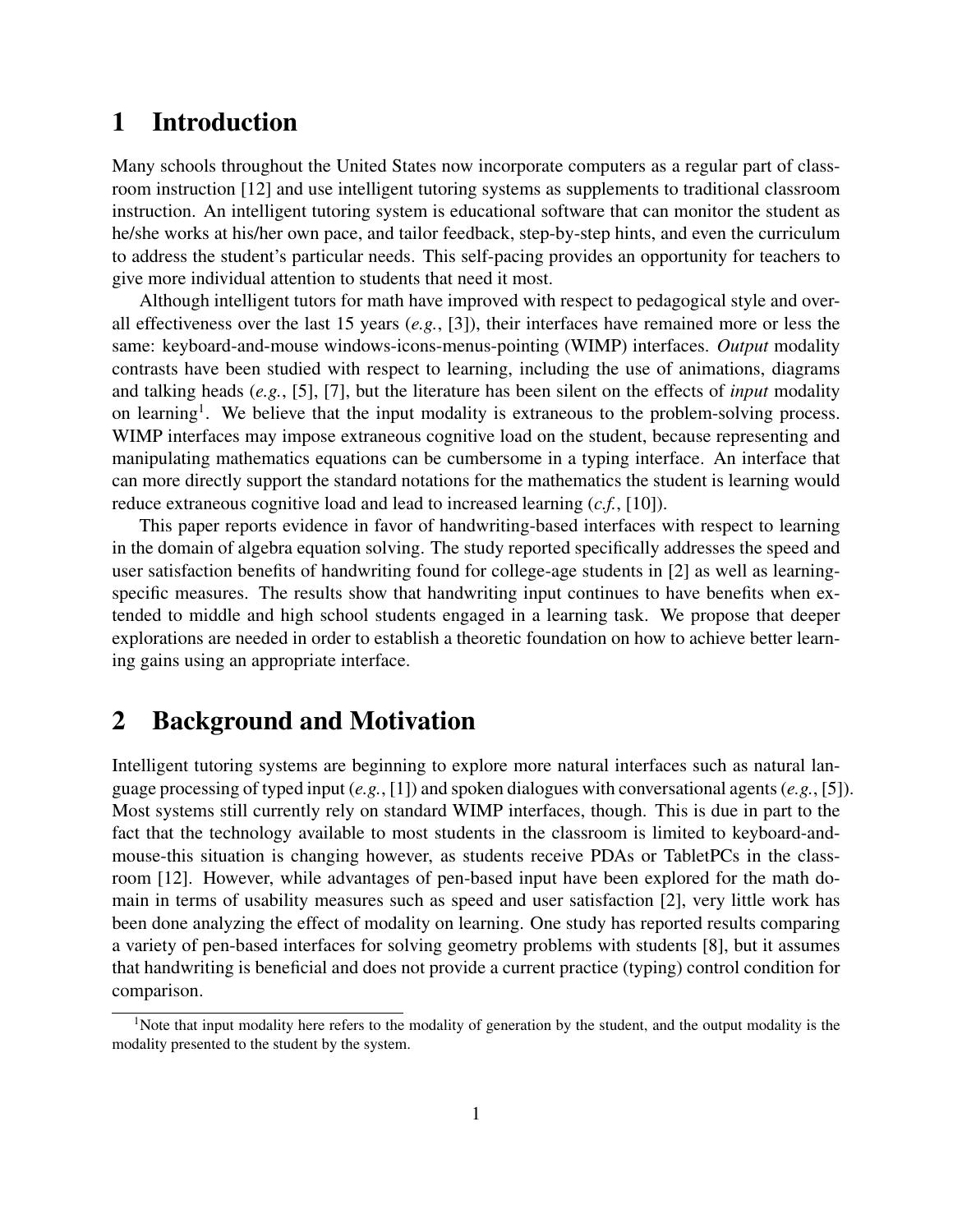There is evidence that the use of handwriting interfaces could have particular pedagogical advantages in the domain of learning environments, especially for the mathematics domain. Prior work on entering equations using different modalities including typing, handwriting, and speech has indicated that handwriting is the faster and favored modality to typing [\[2\]](#page-12-4). The increased efficiency of a handwriting interface for a math tutor would allow students to accomplish more problems in the same amount of time, and the fact that students prefer handwriting might lead to increased engagement during tutoring (*c.f.*, [\[4\]](#page-12-7)). Another factor is that in mathematics, the spatial relationships among symbols have inherent meaning. For example, the placement of the  $x$  in the following two expressions significantly changes the meaning of the expression:  $2x$  *vs.*  $2<sup>x</sup>$ . Handwriting is a much more flexible and robust modality for representing and manipulating such spatial relationships, which become more prevalent as students advance in math training to calculus and beyond. Further, students practice in the classroom and on homework and take tests on paper using handwriting; this modality becomes more *fluent* for students when solving algebra equations. An interface which can take advantage of this should allow a higher degree of transfer and cause the tutoring system to overpredict student performance after achieving mastery in a lesson less than a typing interface for the same lesson.

### 3 Experimental Method

Previous studies have looked at the effect of input modality on usability [\[2\]](#page-12-4); we were interested in determining whether or not similar effects would occur in a learning domain. Do students experience differences in learning due to the modality in which they generate their answers? In addition, we wanted to see whether the effects reported in [\[2\]](#page-12-4) for college students entering calculus expressions with complex symbols often not found on keyboards, would generalize to a younger population and simpler equations that can be typed easily.

We explored three modalities: *typing*, in which students typed out the solution in a blank text box; *handwriting*, in which students wrote the solution using a stylus in a blank space on the screen; and *handwriting-plus-speaking*, identical to handwriting but students were also asked to speak aloud the steps to the problems they were solving. We included this condition based on prior work finding that spoken self-explanations are more effective for learning than written or typed ones [\[6\]](#page-12-8).

#### 3.1 Participants

In this study, 48 middle and high school students participated. Ten students had to be dismissed due to technical difficulties with the experiment software or due to scoring 100% on the pre-test measuring algebra skills. Of the remaining 38 students, 19 participants were female and 19 were male. They ranged from 6th to 10th grades (ages 11 to 17, mean age=13.5 yrs). They were all paid participants who responded to a newspaper ad offering help in algebra. Most students had not used handwriting input on the computer before and two-thirds claimed to be very comfortable with typing. In spite of the wide range of ages and grades, most students were at about the same level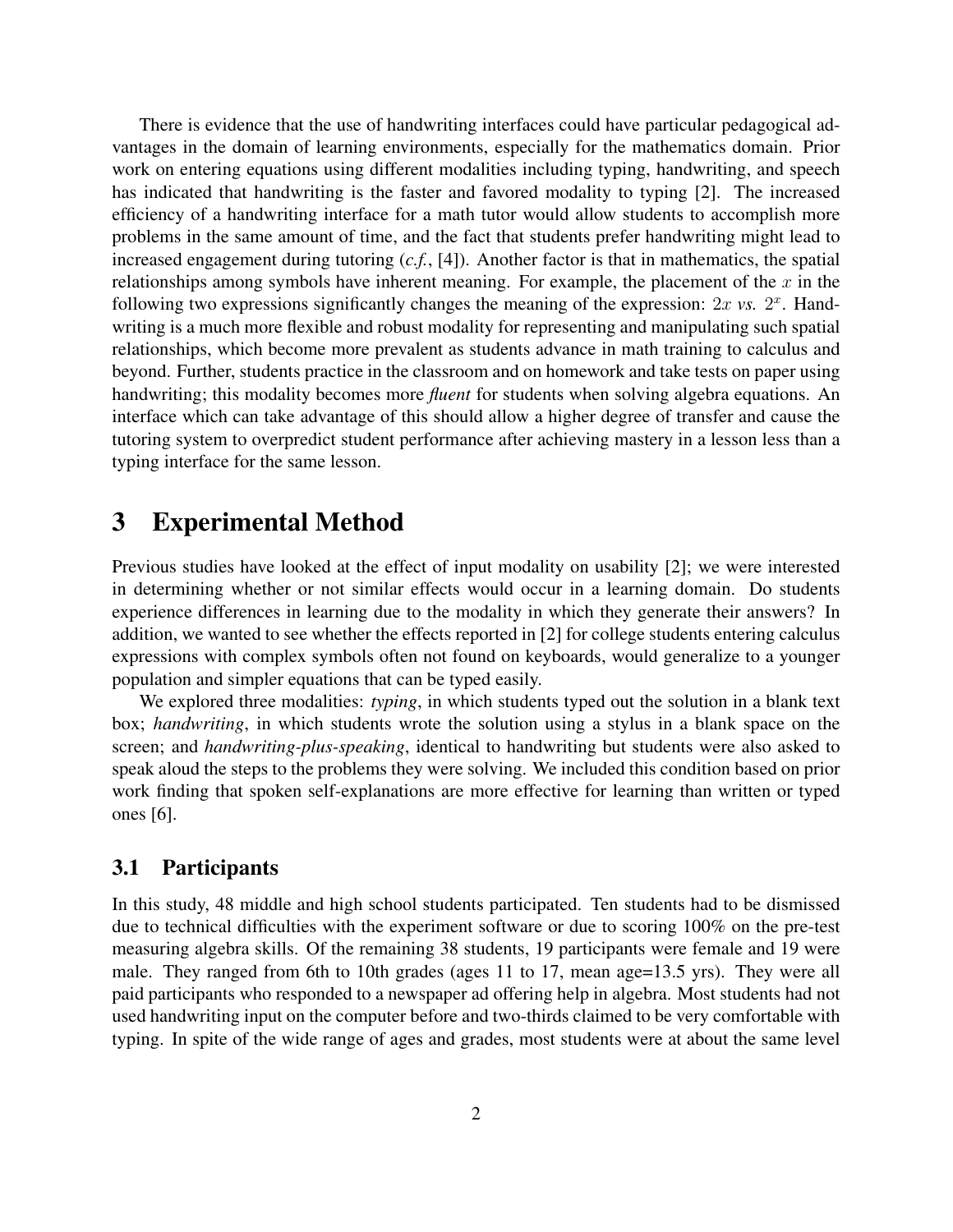| $\frac{28 - 2y}{9 - (4y + c)} = 6y + 4$ | $\frac{x}{5} + 4 = 7$                            | $\frac{56}{x} = 7 \cdot x$    |
|-----------------------------------------|--------------------------------------------------|-------------------------------|
| $\frac{28 - 2y}{9 - (4y + c)} = 6y + 4$ | $\frac{x}{5} + 4 = 7$                            | $\frac{56}{7} = \frac{7x}{7}$ |
| $8 = x$                                 |                                                  |                               |
| <b>Conping Phase</b>                    | <b>Sample Worked Ex-<br/>ample from Learning</b> |                               |

<span id="page-6-0"></span>Figure 1: Samples of equations and problems from each phase of the experiment.

of algebra skills. No effects of ethnicity, gender, age or other demographic data were seen during exploratory data analysis.

#### 3.2 Procedure

All students came to a research laboratory at the university for about 2.5 hours. The session had two main phases. In the first phase, students copied given equations of beginning algebra level (Figure [1\)](#page-6-0). Each student copied equations in all three conditions. In the second part, following a brief pre-test to gauge prior algebra knowledge, students solved beginning algebra equations in one of the three conditions. The equations students saw in this part of the session were simpler than in the copying phase (Figure [1\)](#page-6-0). During the problem-solving phase, students alternated copying a non-annotated worked example (Figure [1\)](#page-6-0) and then solving an analogous equation while referring to the example. This instructional paradigm was modeled after [\[11\]](#page-12-9) and was chosen because we did not provide step-by-step feedback *during* problem-solving due to technological constraints of recognizing handwritten input. The example was intended to provide a kind of step-by-step *feed-forward* to aid students. When students completed a problem their answer was sent to an experimenter at a separate computer for answer verification; the experimenter responded only Yes or No based on the student's final answer and this response was then shown on the student's screen. Students were not given specific reasons why their answer was incorrect. After 3 incorrect attempts, the program automatically displayed the correct solution; the students copied it and moved on. We controlled for content rather than time in this study. When the students had completed all 9 problems in the curriculum, they took a paper post-test on problems that were isomorphic to the study problems. They then filled out a questionnaire about their satisfaction with their experiences in the session, their prior math and computer skills, and what their favorite modality was in the study.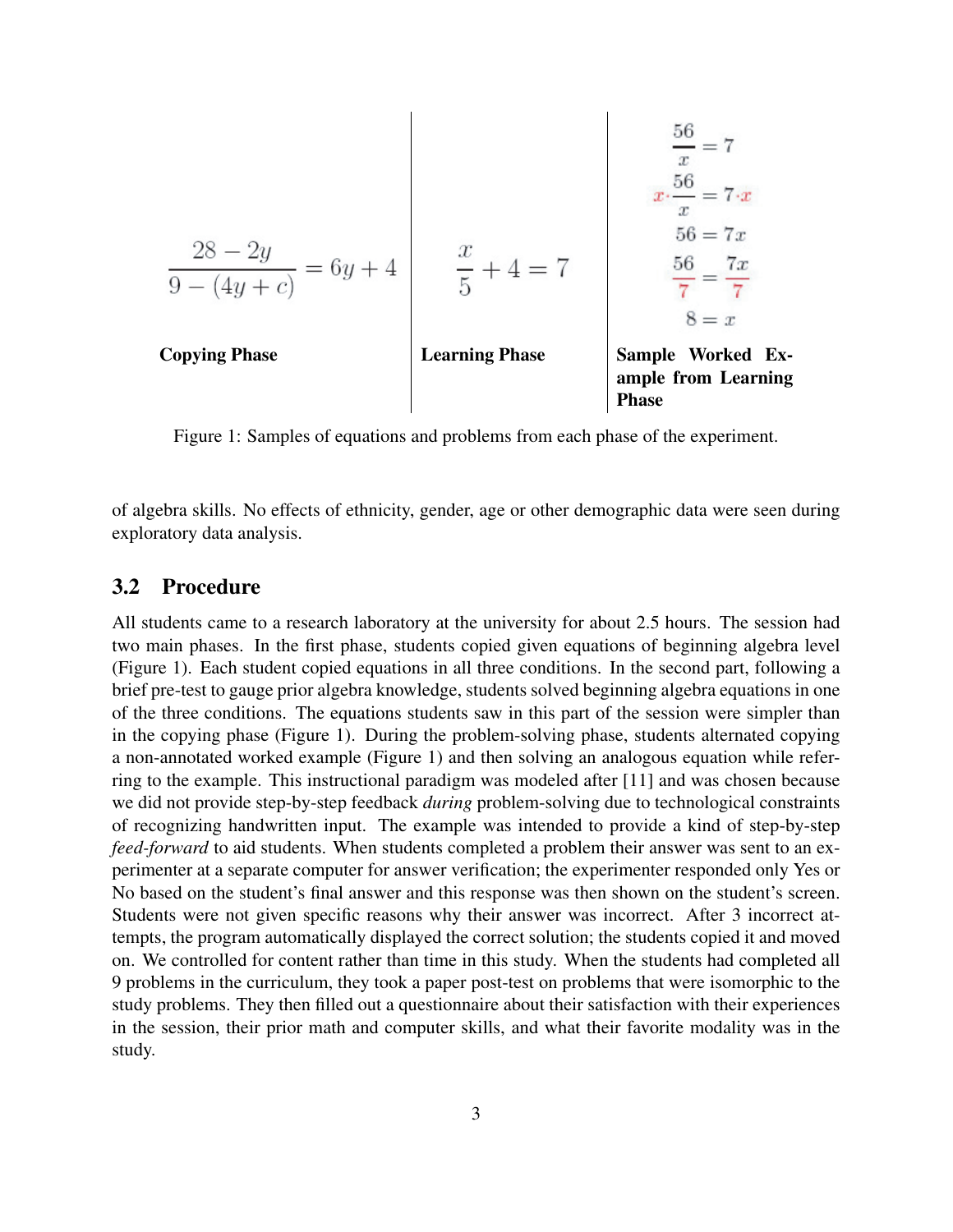#### 3.3 Measures

Dependent variables in this study were different in each phase of the session. In the copying phase, they included the time it took students to copy each equation and the number of errors they made during copying. In the solving phase, the dependent variables included the total time it took students to complete all problems; the time it took them to solve each problem or copy each example; the number of attempts it took them during training to either get the answer correct or move on (max=3); and the change in score from pre-test to post-test. General dependent variables included the responses on the user satisfaction questionnaire about the three modalities they had tried. In this paper we focus on time, test scores, attempts during training and satisfaction.

### 4 Results and Discussion

#### 4.1 Time on Task

We measured the time students took to complete both the copying phase and the learning phase. During both the copying and the learning phases, students took about twice as long to enter equations in typing than in the other two conditions. In a repeated measures analysis of the withinsubjects factor of condition with the dependent variable of average time per equation in the copying phase, we found a significant main effect of the within-subjects factor of condition ( $F_{2,74} = 49.60$ ,  $p < 0.0005$ ), with a planned contrast showing typing as the slowest condition ( $F_{1,37} = 58.49$ ,  $p < 0.0005$ ). In a univariate ANOVA on total time to solve the problems with condition as a fixed factor in the learning phase, we found a significant main effect of condition ( $F_{2,35} = 11.05$ ,  $p < 0.0005$ ) in which typing was the slowest  $(t(35) = 4.70, p < 0.0005)$ . This supports the findings in [\[2\]](#page-12-4) that showed handwriting was the faster modality when compared to typing; the effect is smaller in this case (two times faster here *vs.* three times faster in the earlier study), which may be due to the complexity of the interface used in the prior study (Microsoft Equation Editor). The time-speedup during the learning phase is not a direct measure of learning gain, but has implications for learning in that students who can get through problems more quickly by virtue of a more natural interface can therefore advance farther in the curriculum than if they had been typing.

We hypothesized that equations with 2D elements such as fractions would impact the time taken and/or learning experienced for the typing modality and not the handwriting modality. We found in both the learning and the copying phases that this was true. In the copying phase, about 40% of the equations contained fractions. A separate repeated measures analysis on time per equation (on the 26 students for whom we had data on what problems contained fractions in the copying phase) revealed a significant interaction between the two within-subjects factors of condition and appearance of fractions ( $F_{1,25} = 4.76$ ,  $p < 0.05$ ). In the learning phase, half of the problems contained fractions and half did not. A repeated measures analysis of the average time students took per problem to solve problems with fractions *vs.* without fractions revealed a significant interaction between the between-subjects factor of condition and the within-subjects factor of appearance of fractions ( $F_{2,36} = 5.252$ ,  $p < 0.01$ ). Figure [2](#page-8-0) shows the interaction plot of appearance of fractions and input condition for the learning phase. The typing condition is slowed down more by the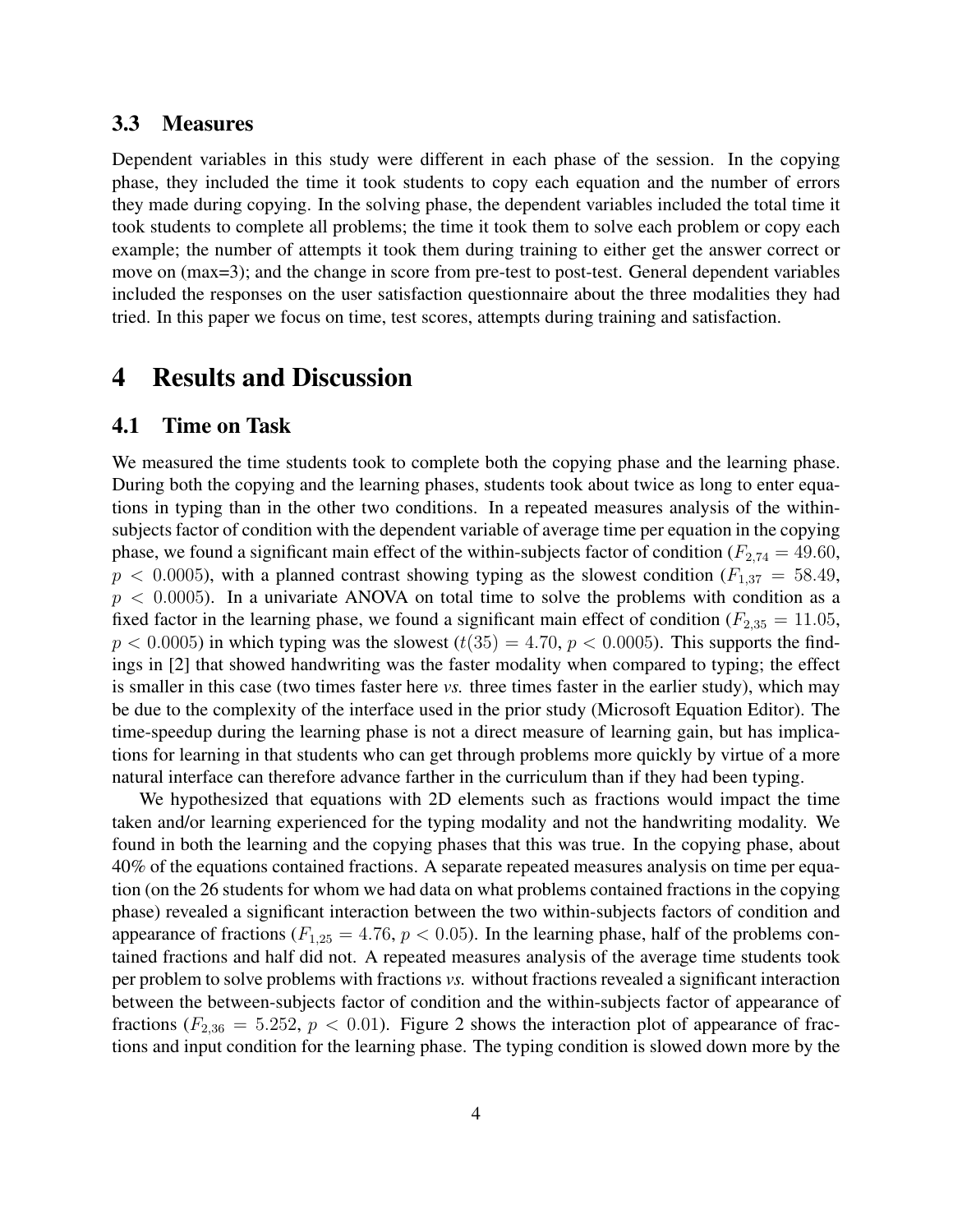

<span id="page-8-0"></span>Figure 2: Average time per problem by condition crossed with appearance of fractions in the learning phase for both copying examples and solving problems. Error bars show 95% confidence interval.

appearance of fractions, whereas there is no difference in the other two conditions when fractions appear *vs.* when they do not. This interaction between speed and complexity of the math replicates the findings in [\[2\]](#page-12-4) that showed a similar interaction based on appearance of non-keyboard characters. The result reported in this study is more robust in that the interaction is based on spatial characteristics of the math to be input rather than simply what is easily typeable on a keyboard. This result implies that the speed benefits of handwriting input will magnify as students progress to more complex math such as polynomial algebra or calculus, which contain high frequencies of fractions, exponents, etc. Again, students may be able to progress farther more quickly by virtue of handwriting's faster, more natural support for these notations.

#### 4.2 User Preferences

All students were exposed to all three conditions during the copying phase. Students showed a strong preference for handwriting. Out of 38 total students, only 21% said keyboard/typing was their favorite method, while over 78% preferred one of the methods with handwriting. As shown in Figure [3,](#page-9-0) this difference was not based on a bias to prefer the method used during learning (a Chi-Square test of independence reveals no significant association; Pearson coefficient=  $1.802$ ,  $p = 0.77$ ). This lack of association implies little or no novelty effect of handwriting was seen. A variety of typical qualitative comments from some of the students are included in Table [1.](#page-9-1)

#### 4.3 Learning Gains and Learning Efficiency

Despite taking about half the time during the learning phase, the handwriting students learned just as much as the typing students. There was no significant difference among the conditions with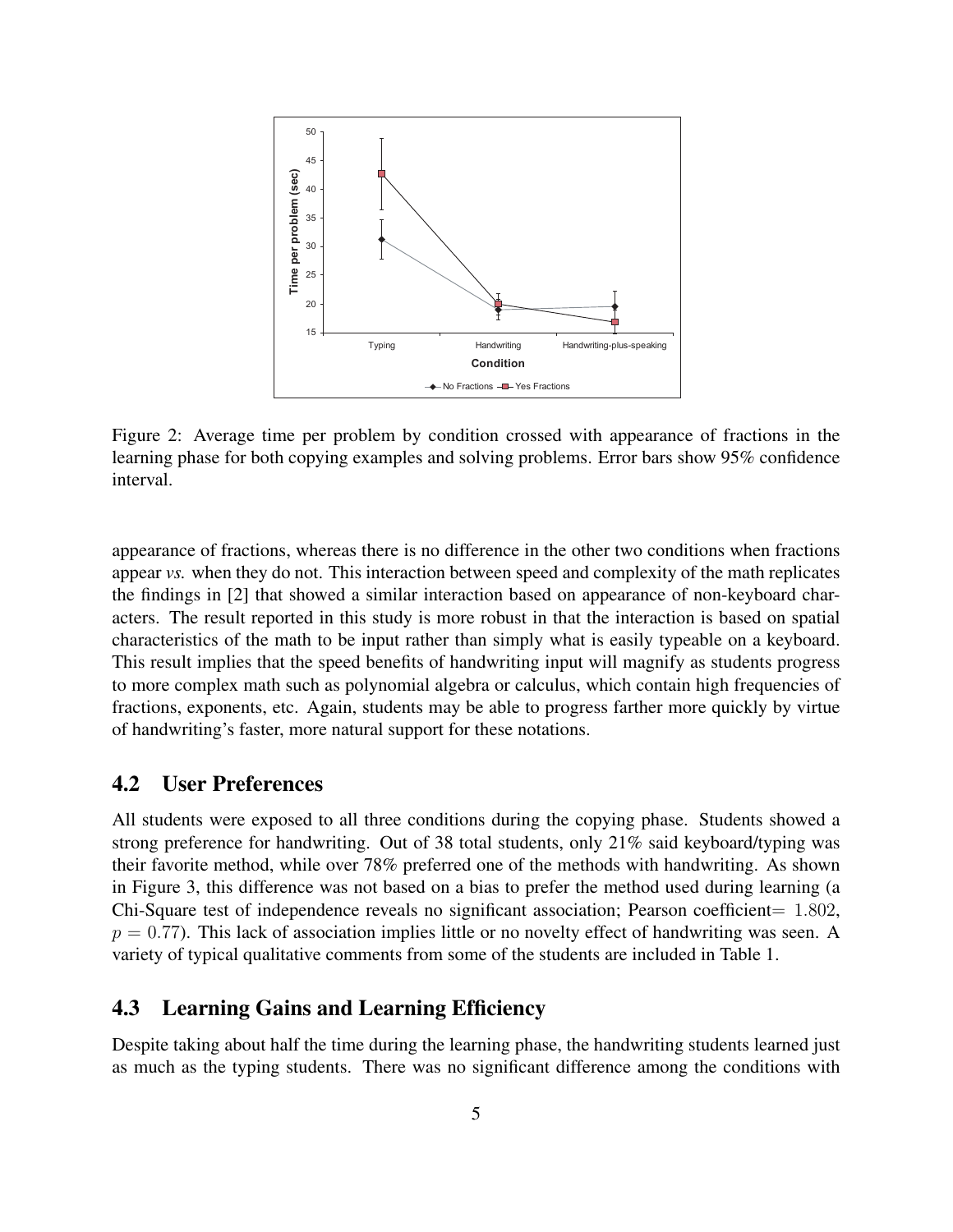

<span id="page-9-0"></span>Figure 3: Histogram of user responses rating their *favorite* input modality grouped by the modality they used during the learning phase of the session.

<span id="page-9-1"></span>

| <b>Typing</b>           | <b>Handwriting</b>       | Handwriting-plus-<br>speaking |
|-------------------------|--------------------------|-------------------------------|
| "It took too long and   | "Yes, because it is how" | "It made it easier to         |
| was hard to get every-  | I'm used to doing prob-  | think it out when I said      |
| thing where I wanted."  | lems in math class, by   | it while doing it."           |
|                         | writing them out."       |                               |
| "It takes me longer to  | "It is easier than typ-  | "[It's] easier to under-      |
| type math problems [as] | ing."                    | stand when you talk           |
| opposed] to [writing]   |                          | through the problems."        |
| them."                  |                          |                               |
|                         | "It was better than typ- | "I like talking through       |
|                         | ing."                    | the problems it made          |
|                         |                          | me focus more."               |
|                         | "It was a lot easier and |                               |
|                         | I finished quickly."     |                               |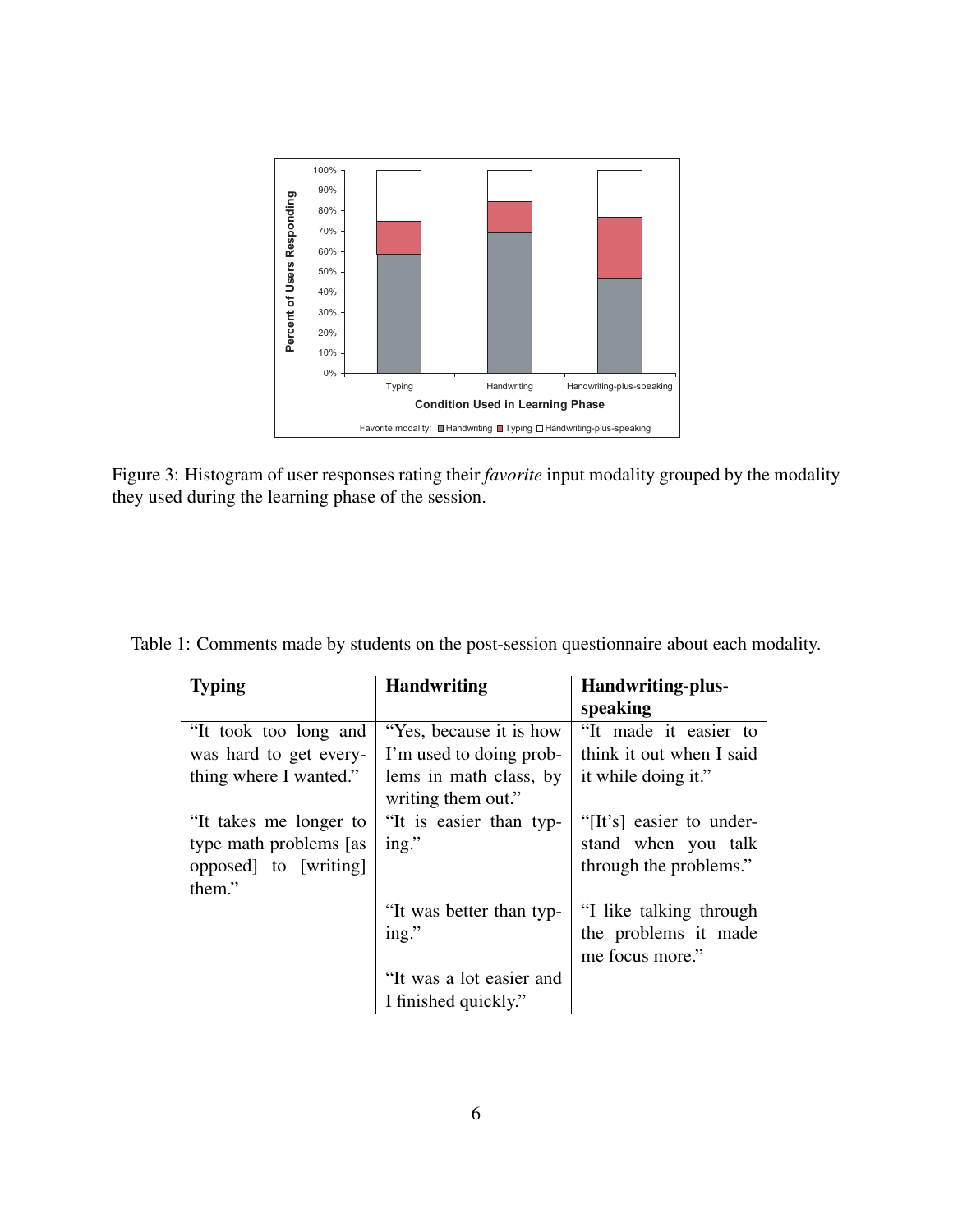respect to the learning gain from pre-test to post-test ( $F_{2,35} = 0.293$ , *n.s.*). This means that, even though students solved the same amount of problems and took less time in handwriting than in typing, their learning as measured by performance improved about the same amount (*mean*  $=$ 11.75%,  $stdev = 17.34$ ). This measure of learning is relatively coarse; in future studies we intend to analyze in more detail the concepts students mastered rather than purely raw gain scores which do not reflect *how* the learning may have differed among conditions.

Although learning gains appeared to be of the same magnitude based on pre- to post-test scores, the fact that the time spent per condition was so different suggests that perhaps handwriting was a more *efficient* learning modality than typing. The concept of *learning efficiency* has been used in, for example, [\[9\]](#page-12-10), to explore how students may be able to achieve similar levels of mastery but do fewer problems. In this study, students all did the same number of problems, but the time spent per session was significantly different by modality. If time in each modality is significantly different, it follows that learning *rate per hour* should be significantly different. We extrapolated the pre- to post-test gain per hour of instruction for each modality based on the average time over all three conditions per session for the learning phase (31 minutes). Handwriting performed the best with 110% gain per hour, while typing and handwriting-plus-speaking are about equal with 63% and 72% gain per hour, respectively. While there is a trend in favor of handwriting, we were unable to determine a method of measuring learning efficiency that accurately accounted for difficulties in the measurement of learning gain in this study, such as the fact that some students had negative gain scores. We believe it is safe to assume that no student actually *lost* knowledge during our experiment; therefore, negative gain scores are most likely due to noise in the measurement. It is unclear how other approaches to measuring learning efficiency account for such difficulties. We will continue to explore this issue in further studies.

#### 4.4 Transfer to Paper

One of our hypothesized advantages of using the handwriting modality is that handwriting will allow a greater degree of transfer to paper than using typing interfaces. In this study we attempted to assess level of transfer in each condition by correlating the pre-test score and post-test score with performance during training. We hypothesized that the cases in which there was a *modality switch* (*i.e.*, writing on the pre-test to typing in the interface to writing on the post-test) should have a lower correlation in performance during training *vs.* on the tests. We ran bivariate correlations of percent of problems solved on the first try during training and the *pre-test* score, grouped by condition. The Pearson correlation for the typing condition was not statistically significant (0.343,  $p = 0.275$ ), whereas for the two handwriting conditions, there was a significant correlation (0.613,  $p < 0.05$ ) for handwriting;  $0.614$ ,  $p < 0.05$  for handwriting-plus-speaking). We then ran separate bivariate correlations of training performance and the *post-test* score. The Pearson correlation for the typing condition in this case was also not statistically significant (0.320,  $p = 0.310$ ), whereas for the two handwriting conditions, there was a significant correlation  $(0.708, p < 0.01$  for handwriting; 0.553,  $p = 0.05$  for handwriting-plus-speaking). These results show that handwriting does indeed afford students a higher degree of transfer to paper because it does not involve a modality switch from training to testing. Performance during testing more closely matches performance during training when the modality of testing is similar to that of training (or vice versa).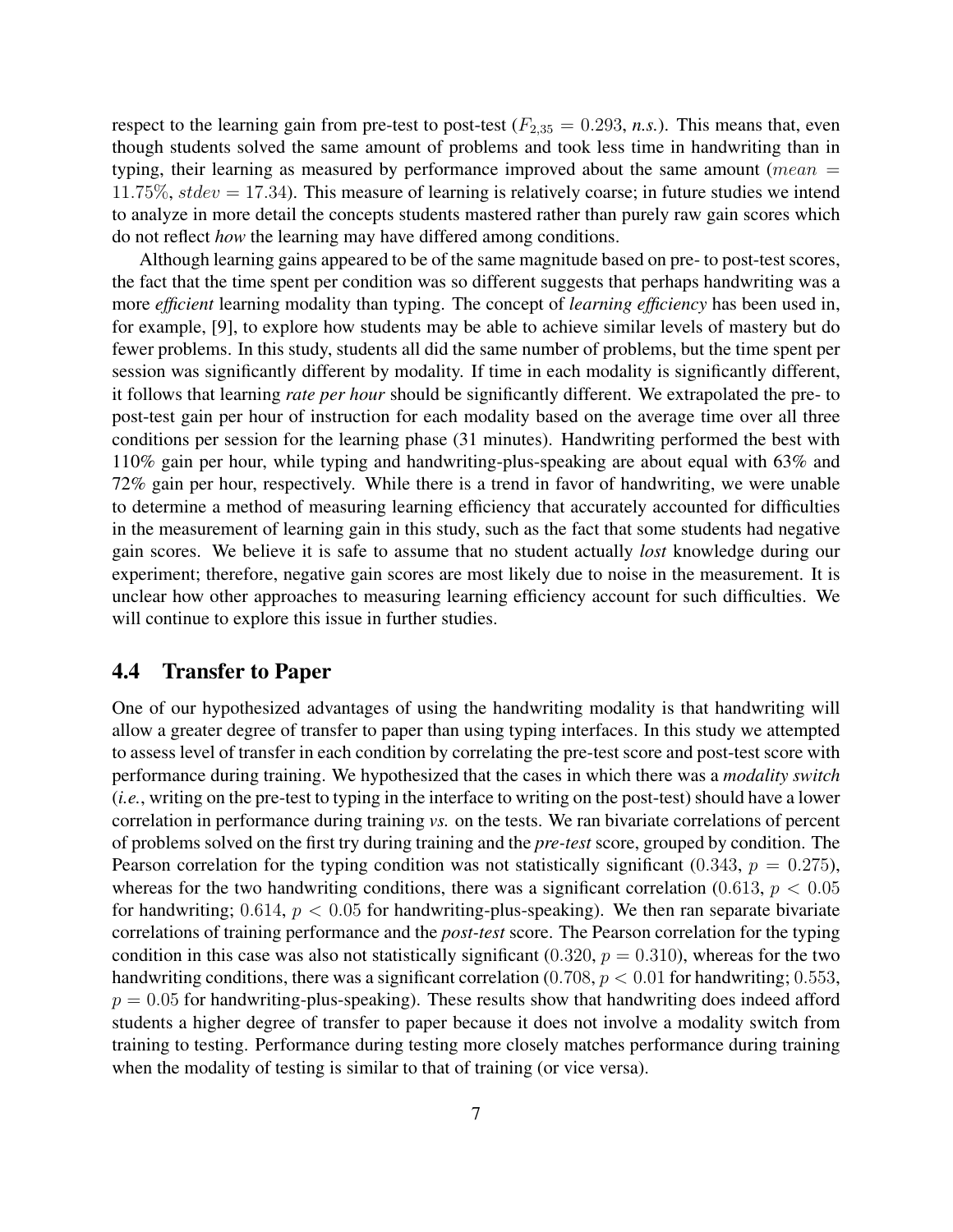### 4.5 Handwriting-plus-Speaking

Throughout this paper, we have focused primarily on contrasting the typing condition with both handwriting conditions. However, the handwriting-plus-speaking condition illustrated a trade-off between speed and learning that did not manifest in the other two conditions. While the multimodal students were about as fast as the handwriting students, they did not learn as much, based on the time-adjusted score. (They did learn more than the typing students.) It appears from these preliminary data that the added cognitive load of speaking somehow interferes with learning the goal concept. Teachers frequently speak and write math while lecturing at the blackboard, yet it seems that students are not comfortable with generating solutions in both modalities at once. Prior literature has demonstrated that students learn better when they self-explain, and even further, that they learn better when their self-explanations are spoken rather than typed [\[6\]](#page-12-8). Our results indicate that the learning benefits for students self-explaining aloud do not manifest in a "shadowing" paradigm in which students simply state aloud the problem-solving steps they perform. This can inform future design of instructional paradigms that support or require student self-explanations.

### 5 Conclusions and Future Work

In this paper we have reported a study that provides valuable early evidence in favor of handwritingbased interfaces for intelligent tutoring systems in mathematics, especially algebra equation solving. Students are able to solve problems twice as quickly in handwriting than in typing by virtue of increased input speed. Despite this much faster progress through the lesson, students seem to learn just as much as their typing counterparts based on test performance. This implies that the increased time spent typing is not valuable to the learning process. In addition, students seem to achieve a higher degree of transfer when using handwriting on the computer than when using typing. Finally, most students choose handwriting as their favorite input modality, citing its "ease" and "naturalness" and similarity to the paper notations with which they are already familiar.

This study is an early laboratory study in a program of research to explore the factors that contribute to handwriting's advantages for learning in this domain. It has several limitations which will be addressed in future studies in real-world classrooms. Specifically, the typing interface provided was simple and not representative of existing intelligent tutoring systems. We are currently developing a study that will compare handwriting interfaces with the current state-of-the-art by comparing our prototype system with existing Cognitive Tutors (*e.g.*, [\[1\]](#page-12-5)). We also plan to focus more directly on issues of cognitive load and isolating the effects of the modality on cognitive load which are extraneous to learning. Although student performance from pre- to post-test did not differ significantly between conditions, other learning measures may reveal differences in what and how the students learned. For instance, analyzing the number of errors during training may reveal ways in which typing may impose more extraneous cognitive load than handwriting. Finally, future studies will control for mastery as in the real classroom, rather than concepts covered, so we can compare progress and learning between modalities given equal time more directly.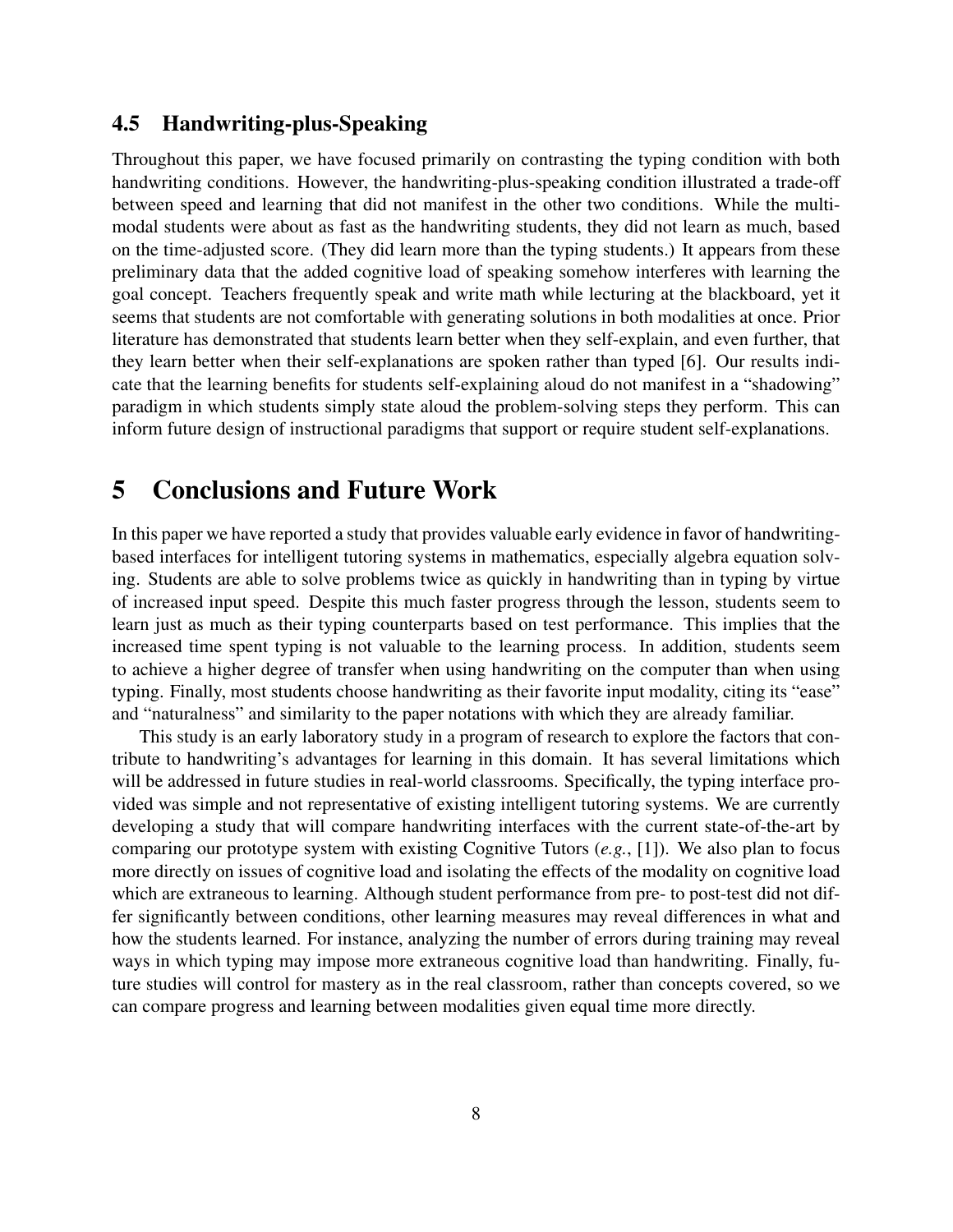### 6 Acknowledgments

The authors wish to thank Tom Bolster, Noboru Matsuda, Chris Atkeson, Shelley Evenson, and Sue Fussell for their invaluable equipment, time, and support.

## References

- <span id="page-12-5"></span>[1] V.A.W.M.M. Aleven, K.R. Koedinger, and O.A. Popescu. A tutorial dialog system to support self-explanation: Evaluation and open questions. In *Proceedings of the International Conference on Artificial Intelligence in Education*, pages 39–46, 2003.
- <span id="page-12-4"></span>[2] L. Anthony, J. Yang, and K.R. Koedinger. Evaluation of multimodal input for entering mathematical equations on the computer. In *Proceedings of the ACM Conference on Human Factors in Computing (CHI)*, pages 1184–1187, 2005.
- <span id="page-12-0"></span>[3] A. Corbett and H. Trask. Instructional interventions in computer-based tutoring: Differential impact on learning time and accuracy. In *Proceedings of the ACM Conference on Human Factors in Computing (CHI)*, pages 97–104, 2000.
- <span id="page-12-7"></span>[4] C.S. Dweck and E.L. Leggett. A social-cognitive approach to motivation and personality. *Psychological Review*, 95:256–271, 1988.
- <span id="page-12-1"></span>[5] A. Graesser, K.N. Moreno, J.C. Marineau, A.B. Adcock, A.M. Olney, and N.K. Person. Autotutor improves deep learning of computer literacy: Is it the dialog or the talking head? In *Proceedings of the International Conference on Artificial Intelligence in Education*, pages 47–54, 2003.
- <span id="page-12-8"></span>[6] R.G.M Hausmann and M.T.H. Chi. Can a computer interface support self-explaining? *Cognitive Technology*, 7:4–14, 2002.
- <span id="page-12-2"></span>[7] R.E. Mayer. *Multimedia Learning*. Cambridge University Press, Boston, MA, 2001.
- <span id="page-12-6"></span>[8] S. Oviatt, A. Arthur, and J. Cohen. Quiet interfaces that help students think. In *Proceedings of the ACM Symposium on User Interface Software and Technology*, pages 191–200, 2006.
- <span id="page-12-10"></span>[9] M. Ringenberg and K. VanLehn. Scaffolding problem solving with annotated worked-out examples to promote deep learning. In *Proceedings of the International Conference on Intelligent Tutoring Systems*, pages 625–634, 2006.
- <span id="page-12-3"></span>[10] J. Sweller. Cognitive load during problem solving: Effects on learning. *Cognitive Science*, 12:257–285, 1988.
- <span id="page-12-9"></span>[11] J.G. Trafton and B.J. Reiser. The contributions of studying examples and solving problems to skill acquisition. In *Proceedings of the Cognitive Science Society*, pages 1017–1022, 1993.